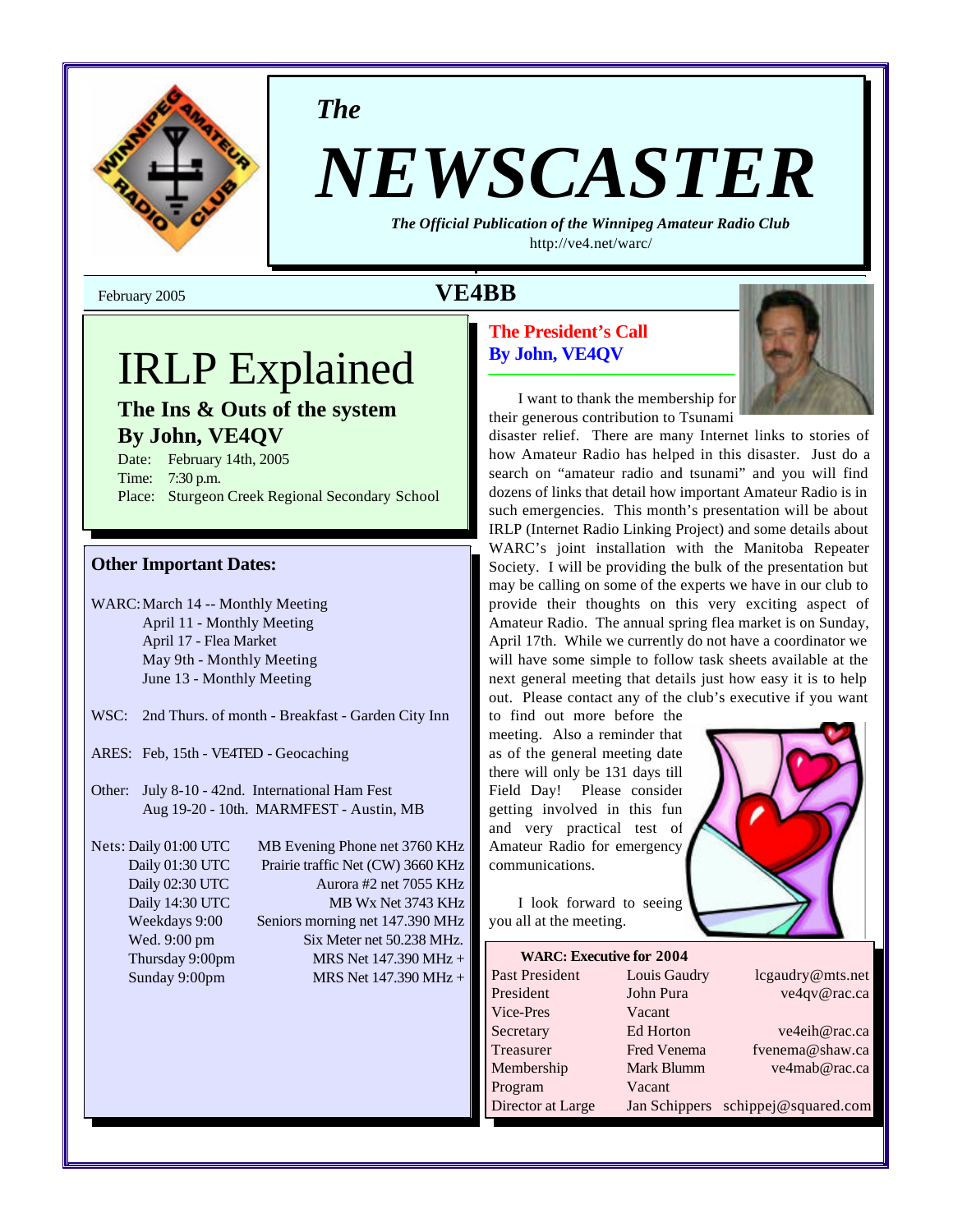

#### **Winnipeg Senior Citizens Radio Club News by Adam, VE4SN**

When a person considers what

the weather has done across this country from BC to the Maritimes, it seems almost petty and insignificant to report that only ten hardy souls turned out for our monthly breakfast gathering on January 13th at Garden City. The outside temperature was very cold to say the least but inside it was warm and cozy and those that did make it enjoyed a warm hearty meal and good company. Because of the small number of participants (and also the absence of the Club Treasurer), the draw for the free breakfast was bypassed for this month.

The Club's General Meeting was held on January 19th in our club rooms under the baton of our new President Irv Cosgrove, VE4UG. Year end reports were submitted for the purpose of bringing the membership up to date on Club activities for 2004. Some confusion was expressed regarding the Annual Meeting in December and the General Meeting in January. The Constitution is quite clear in regard to this. The Annual Meeting is held for the purpose of electing a new Executive and Executive Board and this occurs in December and is a scheduled event. A general meeting of the membership is called at the discretion of the President and serves many other purposes.

Preparations are being made to host the Girl Guides once again at our Club in February. Hopefully HF conditions will be such as to permit good contact between various groups of Guides. Nonetheless, there is always 2 metres and of course Echolink and IRLP to fill in should the bands be closed. Most of the girls who participate appear to enjoy the event in any case. More about this in the next issue of WARC News.



#### **News from the Net**

#### *FCC TO EXAMINE THE BAN ON USING CELL PHONES IN AIRCRAFT*

The FCC has proposed relaxing its current ban on the use of cellular telephones in airborne aircraft. Specifically, the Commission is proposing to permit airborne operation of off the shelf wireless handsets and other devices provided the devices can be made to operate at their lowest power settings under the control of a "pico cell" located in the aircraft. This the Commission says would insure that airborne cell phone operation would not allow unwanted RF emissions to interfere with conventional ground-based cellular systems. -- *Arnewsline*

#### *Industry Canada Response to RAC Recommendations on Morse Code and Related Matters.*

Industry Canada has analyzed the responses to the public consultation called under Canada Gazette Notice DGRB-003-04. A summary of the comments received and the individual replies are now available on the Industry Canada web site at

#### <http://strategis.ic.gc.ca/epic/internet/insmt-gst.nsf/en/sf0828> 0e.html

Amateurs should note that while the responses heavily favoured deletion of the Morse Qualification as a requirement for access to the HF bands, Industry Canada still has to make and announce a decision on Morse retention or deletion. **Until a decision to delete Morse is announced, amateurs who do not hold the Morse Qualification may not operate on the HF bands below 30 MHz***. -- RAC bulletin 005-01*

For complete listing of the comments check this link;

<http://strategis.ic.gc.ca/epic/internet/insmt-gst.nsf/vwapj/co> mments-dgrb-003-04.pdf/\$FILE/comments-dgrb-003-04.pdf

#### *UK publishes new syllabus*

In the United Kingdom, their regulatory body Ofcom has published their new Advanced Radio Communications Examination syllabus for exams to be taken after 1st March. The new syllabus reflects the reduction in the number of questions from 68 to 62 to shift the emphasis more back towards operating practices than theory, and also includes a formula sheet which candidates may take into the examination with them. The syllabus can be downloaded here: <http://www.rsgb.org/full/advancedsyllabus.pdf> <http://www.rsgb.org/full/advancedsyllabus.pd> *- RSGB*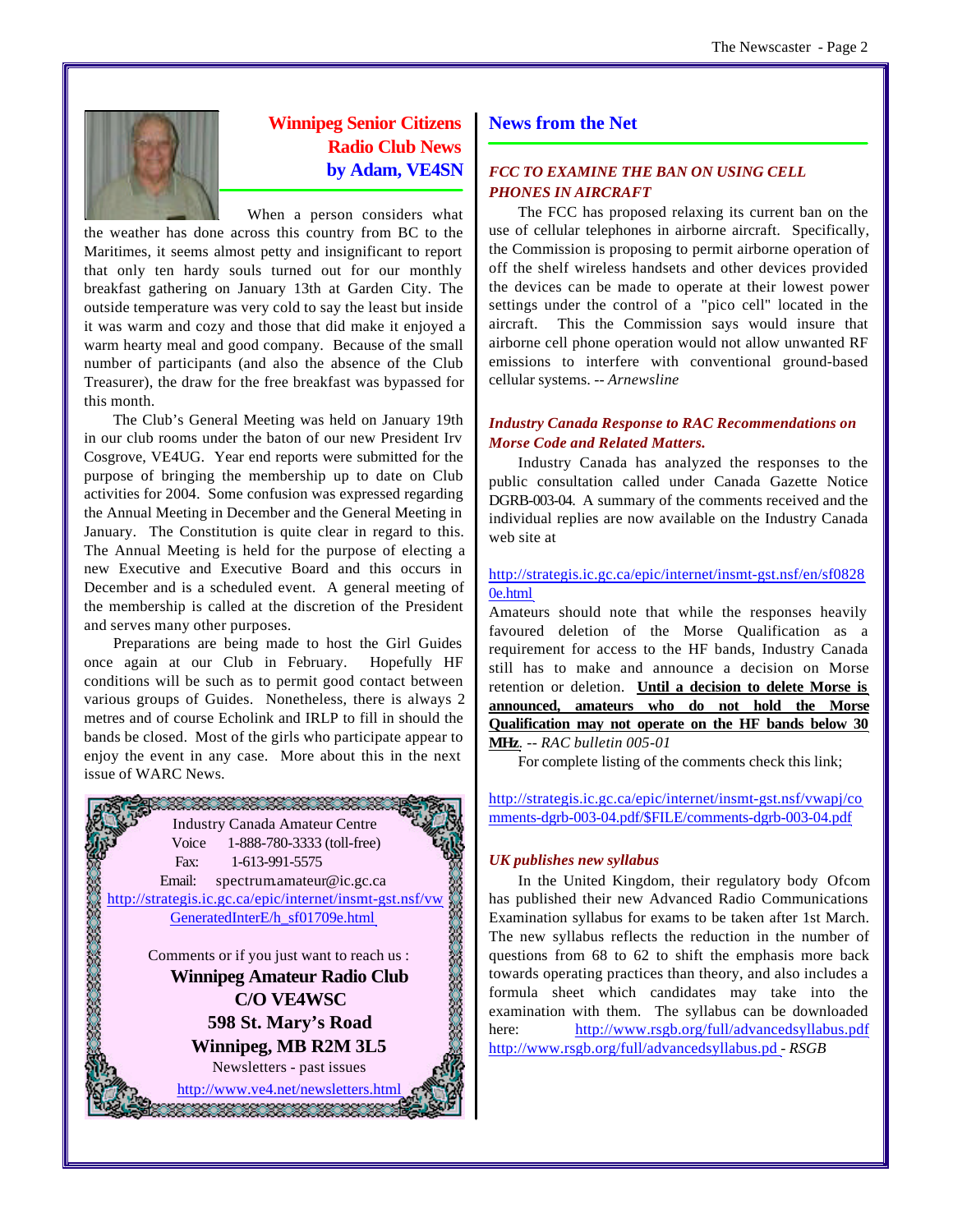#### **Minutes for W.A.R.C. January 10th, 2005 Submitted by Ed, VE4EIH**

The meeting began at 1939. With the usual intros being done. There where 44 members in attendance. This include 1 quest. The previous minutes were accepted after Glen motions 1st and Ed VE4OAK 2nd. John reported that there was no business arising. VA4LES has all the parts for the IRLP. There is a possibility it may be up and running in two weeks.

#### *Treasures report.*

Fred reported for the Dec. Balance was; that the expenses were \$47.19 for postage, \$3.42 to Norwood Trophies, entertainment \$50.00 For the clown, \$232.70 for food and drink. This gave a total of \$333.31 The income was two renewals for \$30.00 The bank balance at the end of Dec. Was \$7109.37.

#### *ARES*

Jeff Jan. meeting was to be on the 18th of Jan. Wayne reported that VE4PSC is up and running. This is in a good location, Wayne is trying to arrange a tour, for WARC once the weather improves.

#### *Marathon*

Jeff told of the article in the Winnipeg Free Press on the 6/Jan/04. The article thanked all those organizations who supported the Marathon last year. Radio planing meetings start in Feb. The volunteer briefing will be on the 14 June 2005. At the Sports Federation Building

#### *Dx Sleuths.*

Adam reported that contacts are few and far between. Just have to wait for the cycle to improve.

#### *Flea market*

The date is 17 April, and is fast approaching. Ruth is doing the table sales. (Two have been sold already)

#### *Field day*

is coming as well. Looking for a coordinator, any one interested please see, a member of the Exec. Birds Hill to be booked.

#### *Correspondence*

John explained on how he received a E-Mail from Jeff VE4MBQ, about WARC donating to the Tsunami relief. John said how the club could give \$200.00 to \$300.00, for this cause. This was then opened to discussion. Wayne made a motion for WARC to donate money to the Tsunami relief. Jeff 2nd. During a discussion, several people brought up as to how the Canadian Government matches all donations until The 11th. Ruth asked if the donation could be brought up to \$500.00. Tom asked about the Red Cross, and who to see. Wayne, informed all he knows of a person. Wayne then re-motioned to donate \$500.00 to the Red Cross for Tsunami Relief. The club voted in approval. John thanked all.

*Health & Welfare*

Dick and Roy are in to collect dues for the MRS. Derek informed all, that the Gazetted Morse Code, comments should be on the web site by the end of the week.

#### *International Hamfest*

Tom VE4SE reported that the International Ham Fest is coming as well. That this may be David Snidel's last year as a organizer. He has organized the Fest for 25 years. Tom explained as to why clubs do not organize the International Ham Fest. The clubs are disappearing, so now various people organize the Ham Fest.

Motion to adjourn Dick VE4HK, 2nd by Tedd VE4VID 50/50 draw - unable to get name. The winner of the attendance prize was Aruni. She won a volt meter.

The speaker did not show up, so there was a extended coffee break

#### **WPGARES By Jeff, VE4MBQ Emergency Coordinator**

Our January General Meeting featured a presentation on Call-outs and Equipment. There was discussion on potential WPGARES flood operations. We will likely be doing a test net between WPS Communications Centre, Command Unit, and Support Unit in FEB or early MAR. Kent Haase VE4KEH has come forward as Fundraising Chairman.

After meeting with festival du Voyageur staff it was decided that Opening Ceremonies were not a particularly "good" fit for us so we have withdrawn from the event.

Elsewhere in FEB 05 edition of The Newscaster is a submission from Rob VE4RST requesting volunteers for the Manitoba Marathon. The more operators that volunteer early the easier it is to put the Amateur operation together.

Our next General Meeting is TUE 15 FEB 1900h at Sir Wm Stephenson Library 765 Keewatin Street. Tedd Vidler VE4VID will be giving us a presentation about Geocaching.

### *Parkside Appliance & Electronics*



**Sales & Service of Computers & Software Home repairs offered**

**John, VE4JNF 386 Belvidere Street 885-9278 <http://www.escape.ca/~ve4jnf> ve4jnf@escape.ca**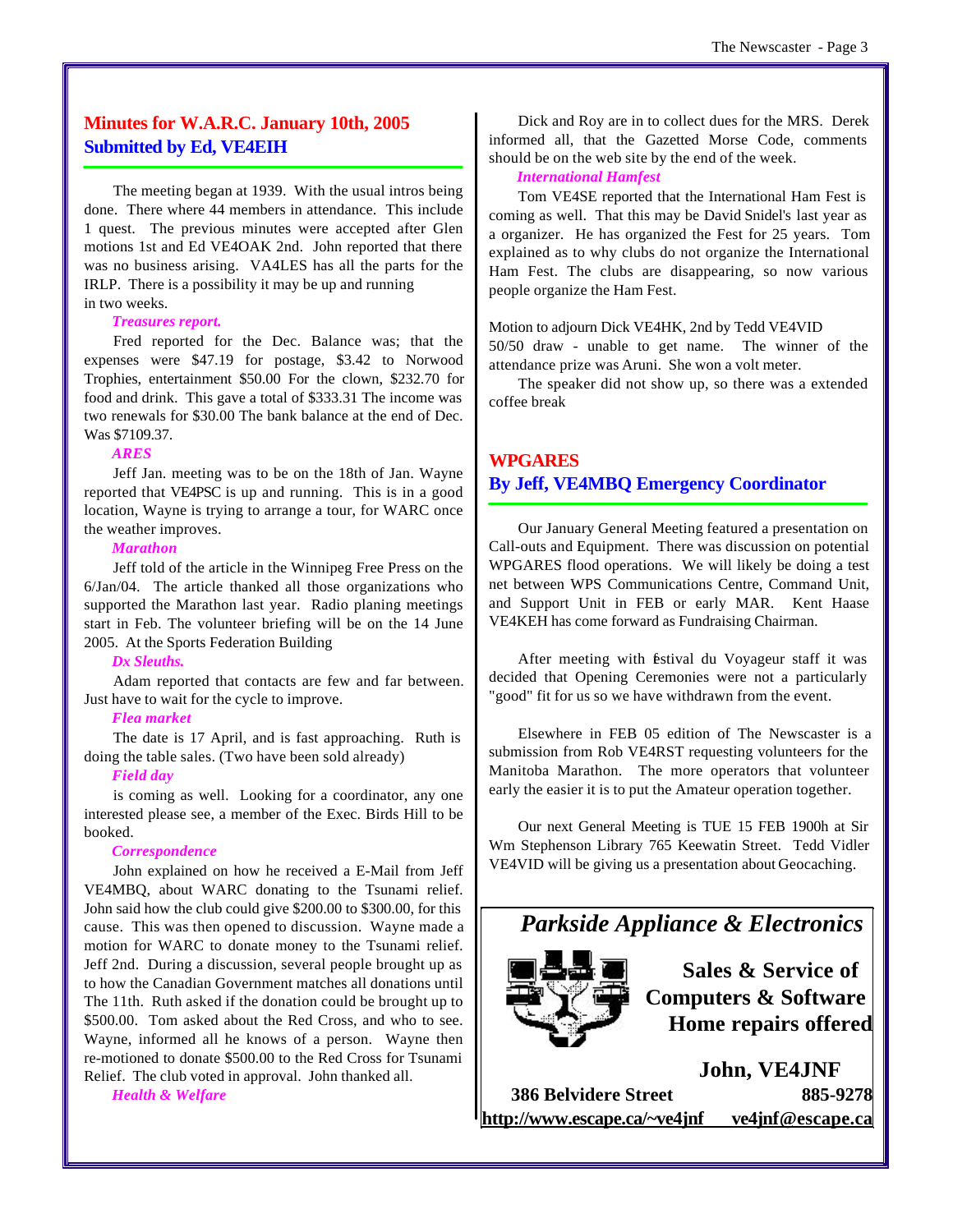#### **Ham Radio Do's & Don'ts K4QKY "Don"** k4qky@charter.net

Congratulations! You've got your new Amateur Radio license and can't wait to start operating on HF phone. However, you're not certain how you want to conduct yourself. After all, there are few if any mandated rules. Most hams have developed good operating practices and etiquette simply by listening to more experienced hams and you will as well. Here are some of my ideas for your consideration.

#### **Do**

- $\odot$  Always be polite regardless of the circumstances. If not, avoid transmitting.
- $\odot$  Set a good example especially for short wave listeners who may be thinking about becoming a ham.
- $\odot$  Be a good listener. It will help you better organize your thoughts before transmitting.
- $\odot$  Reply to a CQ, or call CQ yourself. It helps keep alive the magic of ham radio.
- $\odot$  Speak clearly and slowly, especially when giving your call sign to someone you have never worked before.
- $\odot$  Promote friendship and goodwill to DX contacts. Look for ways to get to know each other rather than simply exchanging signal reports and 73s!
- $\odot$  Try to keep track of everyone in the QSO. Hopefully someone has assumed the role of "traffic director" to make sure everyone has a chance to contribute to the discussion. If not, don't hesitate to do it yourself.
- $\odot$  Make it clear at the end of each transmission which station is expected to transmit next. Try to do this even when operating VOX.
- $\odot$  Operate on frequencies that are in whole Khz (e.g. 18.130 KHz). This alleviates ambiguity and makes it easier for everyone to be on the same frequency.
- $\odot$  Openly praise other hams when you observe them doing something that you feel is especially deserving. e.g., helping demonstrate ham radio to a group of scouts.
- $\odot$  Always be ready to quickly and calmly respond to emergency situations. Rehearse what you would do if presented with various scenarios.
- $\odot$  Pause between transmissions. "Quick keying" gives the appearance that other hams are unwelcome in your QSO.
- $\odot$  Consider using the Internet to enrich your QSO. Many hams have developed their own comprehensive websites which you can usually find through QRZ.COM.
- $\odot$  Respect the privileges of hams operating in other modes on the HF bands including those who enjoy AM.
- $\odot$  Make a point to try 17 and 60 meters. Good operating practices are especially prevalent on these bands.
- $\odot$  Look for opportunities to "Elmer" newly licensed hams when you hear them on the HF bands. Welcome them, solicit their questions and give them pointers on good operating practices.
- $\heartsuit$  Remember that no one country can proclaim to be the leader of the Amateur Radio world. Likewise, no one country's foreign policy is any more right or wrong than that of another country.
- $\odot$  Develop good operating practices. You will be doing your part in helping insure the continuance of our long and proud tradition of self-regulation.

#### **Don't**

- $\odot$  Act like some sort of Broadcast Radio station. Your fellow Amateurs will most likely not appreciate such a blatant display of personal ego.
- $\odot$  Acknowledge the presence of deliberate nterference. After all, that's most likely the overall objective of the person doing the interfering.
- $\odot$  Be excessively long winded especially when in a roundtable discussion and during times when band conditions are changing.
- $\odot$  Just talk about ham radio. Most hams have many more interests.
- $\odot$  Operate when you are in a bad mood. You will be that much more vulnerable to losing your temper.
- $\odot$  Overuse Q-codes and other ham jargon on the phone bands.
- $\odot$  Claim or homestead any particular frequency for nets, schedules, etc. If your designated frequency is already in use, simply move up or down as necessary.
- $\odot$  Transmit before first determining that the frequency is clear. This includes transmitting within 3 KHz of other known QSOs.
- $\odot$  Break into an ongoing QSO unless you can hear the majority of the participants.
- $\odot$  Ignore someone new to a round table QSO. We should all do our part to make everyone feel welcome. Avoid making the discussion appear exclusive to your particular circle of friends.
- $\odot$  Test your transmitter over the air. It is far better to use a dummy load.
- $\odot$  Cough, sneeze or clear your throat into your microphone.
- $\odot$  Operate VOX except when in a QSO with three or less participants. It tends to foster "quick keying" which may give the appearance that you don't welcome breakers.
- $\odot$  Become a "Band Policeman" quick to tell others what you feel they are doing wrong. In instances where it may be called for, always be polite and constructive.
- $\odot$  Turn up your microphone gain or resort to excessive speech processing in order to be heard. Such practices will most likely result in diminished audio quality and increased likelihood of interference to nearby QSOs.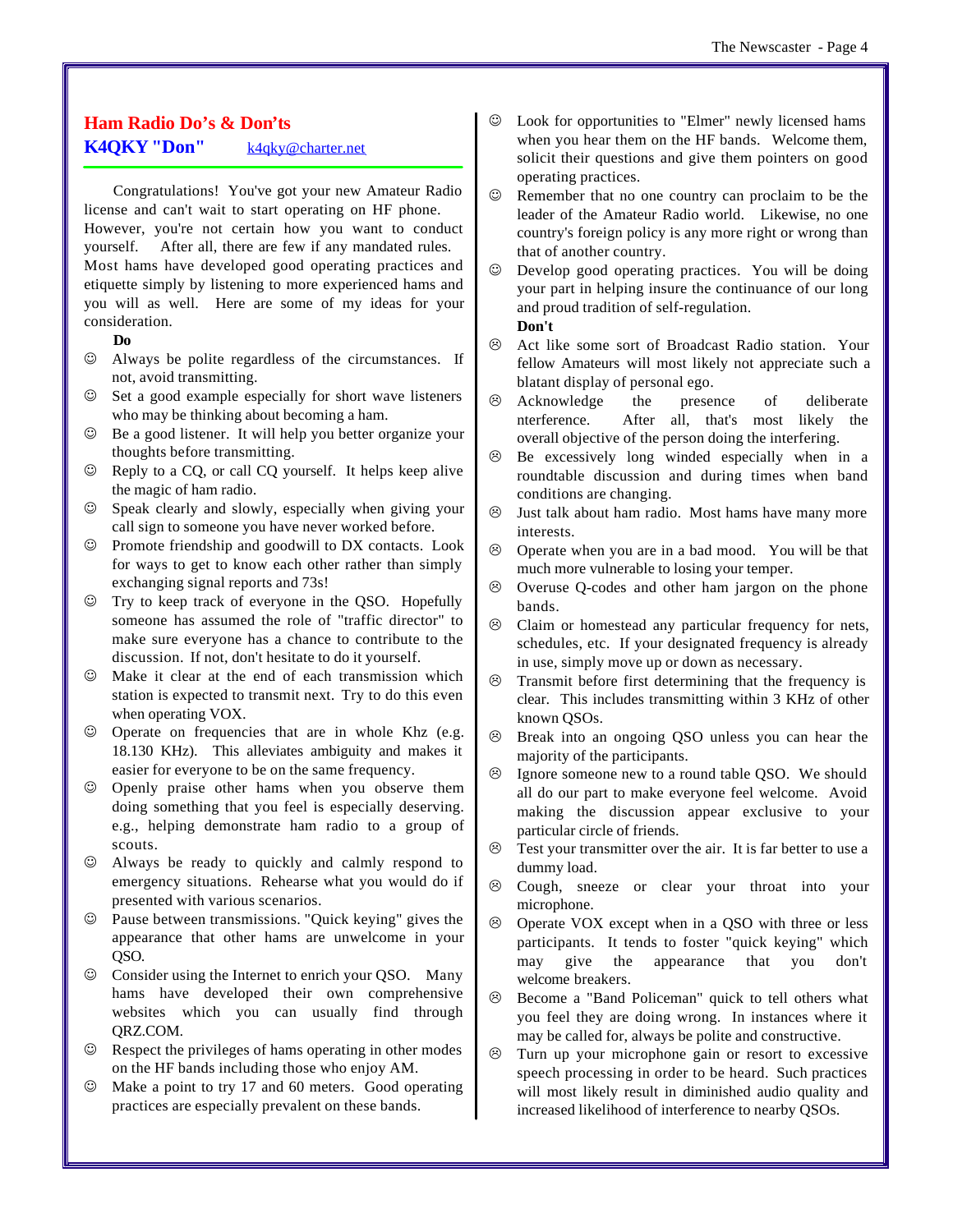- $\odot$  Use the word "break" when wanting to join an on-going QSO. Simply give your call sign between transmissions and reserve the use of the word "break" for more urgent situations.
- $\odot$  Join an ongoing QSO unless you have something to contribute to the discussion. It is especially rude to interrupt other hams with a request for audio checks, signal reports, etc.
- L Operate in any fashion that is not in keeping with good amateur practice. Be certain to always comply with the provisions of Part 97 of the rules.
- $\odot$  Knowingly interfere with an ongoing QSO just because you are working DX, especially split frequency.
- $\odot$  Say that the frequency "is not" in use when you hear someone inquire. Refrain from responding at all except unless you know for certain that the frequency or one nearby "is" in use.
- $\odot$  Ridicule other hams or express any negative views of the overall state of Amateur Radio. If you don't have something positive and constructive to say, avoid saying anything at all.

Note: The foregoing tips are just the opinion of one ham. As such, they are intended to be nothing more than a "shopping list" of suggested guidelines presented almost entirely from the perspective of a "rag chewer". DXers, Contesters and hams who enjoy other modes will most likely have somewhat different views. Equipment related issues, being generally well known, are purposely not included here. In any event, it is hoped that this list may prove somewhat useful especially for new operators. The overriding theme is common sense and courtesy to thers. Let's always remember what a privilege it is to operate on the ham bands! This will help avoid doing anything that might impinge on the enjoyment of our hobby for others.

#### **What is the right OSCAR Antenna? By Bill Greene, VE7WFG – Project OSCAR Team Member**

#### *Photos for this article can be seen at <http://projectoscar.net/gallery/December-2004>*

When speaking of satellites and antennas, the first thing most people think about is a dish antenna. People used to think about big ugly TV dishes (or BUDS) that operated around 3 to 4 Giga Hertz in the late seventies and early eighties, and now see many smaller off set dishes that operate at 10 Ghz used by services like Dish Network in the US and Bell Expressvu in Canada. Well what about all these dishes? Are they any good for Amateur satellite use?

The simple answer is yes. Depending on the dish it can be used for both receive and transmit antennas for OSCAR operation. Like any other type amateur set up there are two main considerations. First is what type of antenna do I need to receive and what type of antenna do I need to transmit with. Satellites communication is unique for the most part simply because your contact is in orbit which means you are trying to hit a moving target . This is not like anything HF users are accustomed to.

What works well for HF is just about any type of antenna with a low takeoff angle. This allows the signal to bounce off the ionosphere at the horizon, giving you the greatest distance. This works well for satellites in many situations too, as it can pick up signals from satellites as they rise above the horizon. But this also means the antenna may not work that well when the satellite passes directly overhead.

The solution for this is to have a rotator that will move the antenna both in azimuth and elevation. This way you can point the antenna in the direction (azimuth) of the satellite (i.e., from zero to 360 degrees based on where it is in relationship to your shack.) The elevation rotator is used to point the antenna up (i.e. tilting from zero to 90 degrees) so that as the satellite becomes higher you can point the antenna higher.

This may sound very complex, but you do not have to have fancy arrays of high gain antennas and AZ/El rotators to make contacts on amateur satellites. I have a colleague who uses a small fixed array of Yagi's tilted up 30 degrees that is relatively inexpensive and works very well. In this case you can use an azimuth rotator alone, or none at all. The effort is well worth it.

#### *Ok what about portable operation????*

The most popular antenna for portable operation is called the Arrow Antenna. It is a great antenna for portable use and again is well respected in the Satellite world because it is easy to use and make piles of contacts. Another colleague and friend of mine, 11 year old Advanced Amateur Aruni Perera VE4WMK of Winnipeg makes many contacts including the ISS using an Arrow Antenna when she is not winning CW contests sending CW with her feet! Aruni and her dad Kumara VE4WKP work together as a team.

In conclusion, you can make many contacts without having to take out a second mortgage on you home or invest in towers and all the toys. Big arrays help but they are not necessary to make contacts. Use your imagination and check with Amateurs on the bulletin boards, as they will set you in the right direction. You can also homebrew many types of antennas (which will be the subject of an upcoming edition of the Beacon.) Before long you will be making satellite contacts! But be careful if you do start in Satellite communications it is exciting and very addictive.

Happy New Year and look forward to working you on the birds soon!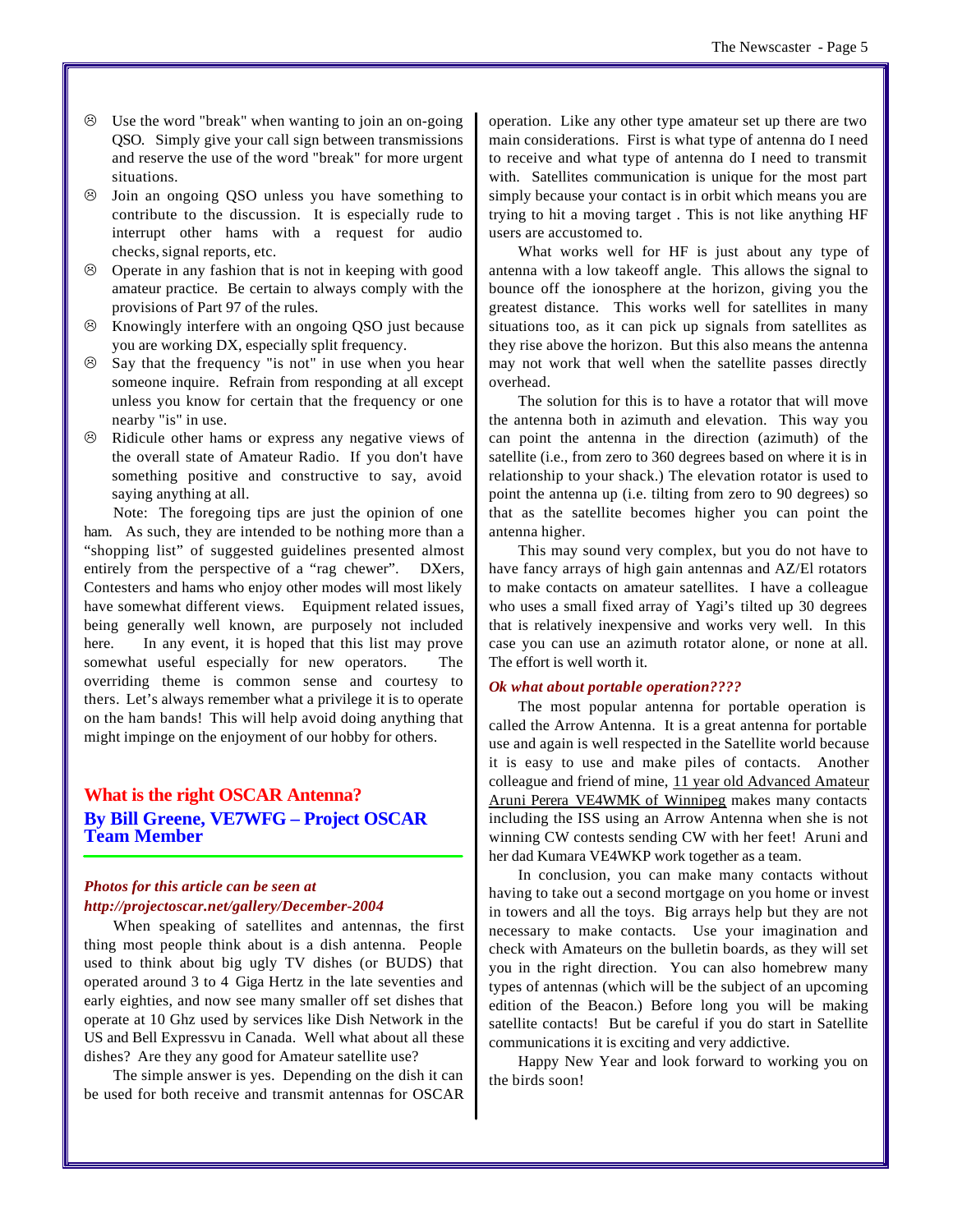### **DIAMOND IMAGE**



Floyd Rolph VE4 FDR

- 835 Cavalier Drive Tel: (204) 888-3227 Fax: (204) 831-6400
- Winnipeg, MB R2Y 1C6 - South Western & Victorian home decor
- ty Beanie Babies
- Balloon bouquets & decorating
- Gifts
- Printing eg: Business cards, letterhead, envelopes
- Wedding invitations

#### **Calendar**

#### *February*

| SSA 10 m Aktivitetstest CW/SSB/FM      |             | 1800Z | Feb 3             |
|----------------------------------------|-------------|-------|-------------------|
| Vermont QSO Party                      |             | 0000Z | Feb <sub>5</sub>  |
| 10-10 Int. Winter Contest              | <b>SSB</b>  | 0001Z | Feb 5             |
| YL-ISSB QSO Party                      |             | 1100Z | Feb 5             |
| Minnesota QSO Party                    |             | 1400Z | Feb 5             |
| <b>AGCW Straight Key Party</b>         |             | 1600Z | Feb <sub>5</sub>  |
| Delaware QSO Party                     |             | 1700Z | Feb <sub>5</sub>  |
|                                        | and         | 1300Z | Feb 6             |
| <b>Mexico International Contest</b>    | <b>RTTY</b> | 1800Z | Feb <sub>5</sub>  |
| North American Sprint                  | <b>SSB</b>  | 0000Z | Feb 6             |
| <b>ARCI Winter Fireside SSB Sprint</b> | <b>SSB</b>  | 2000Z | Feb 6             |
| RSGB 80m Club Championship             | <b>SSB</b>  | 2000Z | Feb 7             |
| <b>ARS</b> Spartan Sprint              |             | 0200Z | Feb 8             |
| <b>KCJ</b> Topband Contest             |             | 1200Z | Feb 10            |
| CQ WW RTTY WPX Contest                 | <b>RTTY</b> | 0000Z | Feb 12            |
| <b>SARL Kid's Day</b>                  |             | 0700Z | Feb 12            |
| <b>SARL Field Day Contest</b>          |             | 1000Z | Feb 12            |
| Asia-Pacific Spring Sprint             | CW          | 1100Z | Feb 12            |
| <b>Dutch PACC Contest</b>              |             | 1200Z | Feb 12            |
| <b>YLRL YL-OM Contest</b>              | CW          | 1400Z | Feb 12            |
| Louisiana QSO Party                    |             | 1500Z | Feb 12            |
| <b>OMISS QSO Party</b>                 |             | 1500Z | Feb 12            |
| <b>FISTS Winter Sprint</b>             |             | 1700Z | Feb 12            |
| British Columbia QSO Challenge         |             | 1800Z | Feb 12            |
| <b>RSGB 1st 1.8 MHz Contest</b>        | $\rm CW$    | 2100Z | Feb 12            |
| North American Sprint                  | CW          | 0000Z | Feb 13            |
| Classic Exchange (CX)<br>CW/Phone      |             | 0800Z | Feb 13            |
| SSA Månadstest nr 2                    | <b>SSB</b>  | 1400Z | Feb 13            |
| SSA Månadstest nr 2 -                  | CW          | 1515Z | Feb 13            |
| <b>ARRL School Club Roundup</b>        |             | 1300Z | Feb 14            |
| <b>AGCW Semi-Automatic Key Evening</b> |             | 1900Z | Feb 16            |
| RSGB 80m Club Championship             | Data        | 2000Z | Feb 16            |
| <b>ARRL Inter. DX Contest</b>          | CW          | 0000Z | Feb 19            |
| <b>YLRL YL-OM Contest</b>              | SSB         | 1400Z | Feb 19            |
| <b>CQC Winter QSO Party</b>            |             | 2200Z | Feb <sub>20</sub> |
| RSGB 80m Club Championship             | $\rm CW$    | 2000Z | Feb 24            |
|                                        |             |       |                   |

| <b>Russian PSK WW Contest</b>      | <b>PSK</b>             | 2100Z | Feb 25           |
|------------------------------------|------------------------|-------|------------------|
| CQ 160-Meter Contest               | SSB                    | 0000Z | Feb 26           |
| <b>REF</b> Contest                 | SSB                    | 0600Z | Feb26            |
| <b>UBA DX Contest</b>              | CW                     | 1300Z | Feb 26           |
| Mississippi QSO Party              |                        | 1500Z | Feb 26           |
| <b>CZEBRIS</b> Contest             |                        | 1600Z | Feb 26           |
| North American QSO Party           | RTTY                   | 1800Z | Feb 26           |
| <b>High Speed Club</b>             | $\overline{\text{CW}}$ | 0900Z | Feb 27           |
|                                    | and                    | 1500Z | Feb 27           |
| North Carolina QSO Party           |                        | 1700Z | Feb 27           |
| March                              |                        |       |                  |
| <b>AGCW YL-</b>                    | $\rm CW$               | 1900Z | Mar 1            |
| <b>ARRL Inter. DX Contest</b>      | SSB                    | 0000Z | Mar 5            |
| Wake-Up! QRP Sprint                |                        | 0400Z | Mar 5            |
| DARC 10-Meter                      | Digital                | 1100Z | Mar <sub>6</sub> |
| RSGB 80m Club Championship         | Data                   | 2000Z | Mar 7            |
| ARS Spartan Sprint (Mar)           |                        | 0200Z | Mar 8            |
| Pesky Texan Armadillo Chase        |                        | 0200Z | Mar 10           |
| <b>RSGB Commonwealth Contest</b>   |                        | 1000Z | Mar 12           |
| <b>AGCW QRP Contest</b>            |                        | 1400Z | Mar 12           |
| Oklahoma QSO Party                 |                        | 1400Z | Mar 12           |
|                                    | And                    | 1400Z | Mar 13           |
| North American Sprint              | <b>RTTY</b>            | 0000Z | Mar 13           |
| <b>UBA Spring Contest</b>          | CW                     | 0700Z | Mar 13           |
| <b>NSARA</b> Contest               |                        | 1200Z | Mar 13           |
|                                    | And                    | 1800Z | Mar 13           |
| Wisconsin QSO Party                |                        | 1800Z | Mar 13           |
| RSGB 80m Club Championship         | CW                     | 2000Z | Mar 16           |
| 10-10 Int. Mobile Contest          |                        | 0001Z | Mar 19           |
| <b>BARTG HF Contest</b>            | <b>RTTY</b>            | 0200Z | Mar 19           |
| <b>SARL VHF/UHF Contest</b>        |                        | 1000Z | Mar 19           |
| <b>Russian DX Contest</b>          |                        | 1200Z | Mar 19           |
| <b>CLARA</b> and Family HF Contest |                        | 1700Z | Mar 19           |
| Virginia QSO Party                 |                        | 1800Z | Mar 19           |
| <b>UBA Spring Contest</b>          | бm                     | 0700Z | Mar 20           |
| 9K 15-Meter Contest                |                        | 1200Z | Mar 20           |
| RSGB 80m Club Championship         | SSB                    | 2000Z | Mar 24           |
| CQ WW WPX Contest                  | SSB                    | 0000Z | Mar 26           |
| <b>UBA Spring Contest</b>          | 2m                     | 0600Z | Mar 27           |
| Spring QRP Homebrewer Sprint       |                        | 0000Z | Mar 28           |

#### **Morse may be ending... But NOT YET....**

I feel it is time for someone to comment on the operating practices of amateurs who are illegally operating on frequencies below 30 MHz. The latest bulletin from RAC reads as follows: "Amateurs should note that while the responses heavily favoured deletion of the Morse Qualification as a requirement for access to the HF bands,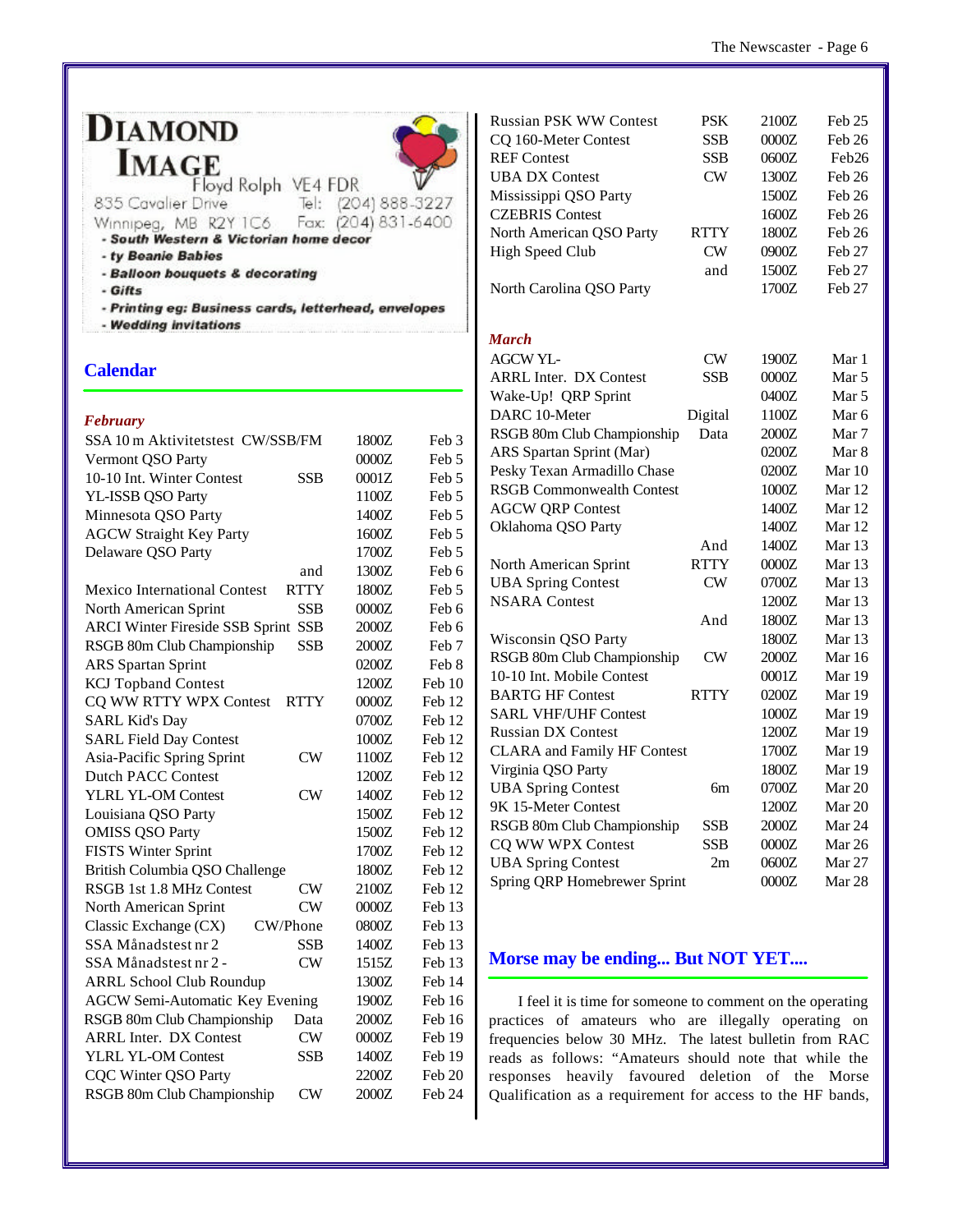Industry Canada still has to make and announce a decision on Morse retention or deletion. Until a decision to delete Morse is announced, amateurs who do not hold the Morse Qualification may not operate on the HF bands below 30 MHz."

As I monitor the HF bands I have heard several hams (more then 2 less than 10) operating below 30 MHz. but only hold their Basic Qualification Certificate. Some are newly licensed and others have been licensed for many years. These amateurs are checking into HF nets and putting the net controller in a difficult position. The net controller should politely tell the operator that he is operating illegally and refuse to allow him to check in. But we know that this will never happen since the net controller would not want to create any animosity.

Many of us struggled for many months or even years to be able to gain the skill to pass our morse code test and thus gain access to the HF bands. Why should these hams who only have their basic qualification be allowed to operate on HF in the same way that those of us who are fully qualified. Maybe they believe that they will never get caught or that Industry Canada will never enforce their own rules. Is it time for the amateur community to report these infractions each and every time we hear them? Maybe it is. Or should we publish a list of those have been heard operating "out of band" and perhaps embarrass them enough so they will stop. Let's all "play by the rules" and follow the Industry Canada regulations for Licensed Amateur Radio Operations. If you want to operate on HF take the time and effort to learn morse code so you can legally operate within your Certificate Qualification.

*(ed note: The above article was sent to me anonymously, and while I would tend not to publish an anonymous letter, the content does speak for itself.)*

#### **2005 Manitoba Marathon Volunteer Request By Robert, VE4RST**

Another holiday season has come and gone and although the weather is still cold it is time once again to look forward to the coming summer. One of the major events in this upcoming season for Amateur Radio is the 2005 Manitoba Marathon. Last years marathon was a great success. Support for the runners through the presence of Amateur Radio provided for a smooth running event as well as prompt emergency communication when needed.

With all of this in mind it is time again to think about, generously, giving up a portion of your Fathers Day to volunteer for the marathon. We are asking for your co-operation in volunteering early this year so that the 2005 organizing committee can get a feel to the amount of amateurs and helpers that will be staffing the event. This way the committee can plan not only to fill all of the regular posts, but, hopefully expand our communication ability.

This years Manitoba Marathon will be held on Sunday, June 19th with your commitment being from about 06:15 in the morning to about 13:30 in the afternoon. There is also a pre-event meeting, a few days prior to the marathon, where individual station information packets are discussed and distributed. Please make arrangements in your individual schedules to attend. This year's pre-event meeting will be held on Tuesday June 14th at the Manitoba Sports Federation Building, 200 Main St, beginning at 1900 hrs in rooms 227-229. As perks for volunteering for the marathon, T-shirts, tickets for the pasta feast and an open invitation for the post event BBQ are usually provided.

So, open your calendar, ask your significant others and consider volunteering for this years event. If you have given of your time in the past or have any posts that you would prefer to be stationed too, the organizing committee will try its best to comply. The earlier we can hear from you the better.

The Race Director of the Manitoba Marathon has stated many times that the marathon could not run as smoothly and as safely as it does without the dedicated commitment of the Radio Amateur community. Please help us make this event not only an exercise in communication but also an ongoing tradition in amateur radio.

|                       | You may contact me in one of two ways: |  |                                       |  |  |  |
|-----------------------|----------------------------------------|--|---------------------------------------|--|--|--|
| E-mail                | rstegmaier@shaw.ca                     |  |                                       |  |  |  |
| Phone (work)          |                                        |  | 982-9600 (if answering machine is on, |  |  |  |
| please leave message) |                                        |  |                                       |  |  |  |

#### *Please indicate*

- ã If and when you last volunteered for the Manitoba Marathon
- $\angle$  Your call sign and your name
- $\angle$  Your, last position posted at the marathon and if you wish to volunteer there again. (when applicable)
- $\angle$  Your phone number and preferred time of contact
- $\angle$  If you wish to be posted with someone in particular
- ã Your T-shirt size
- $\angle$  Your full mailing and e-mail address